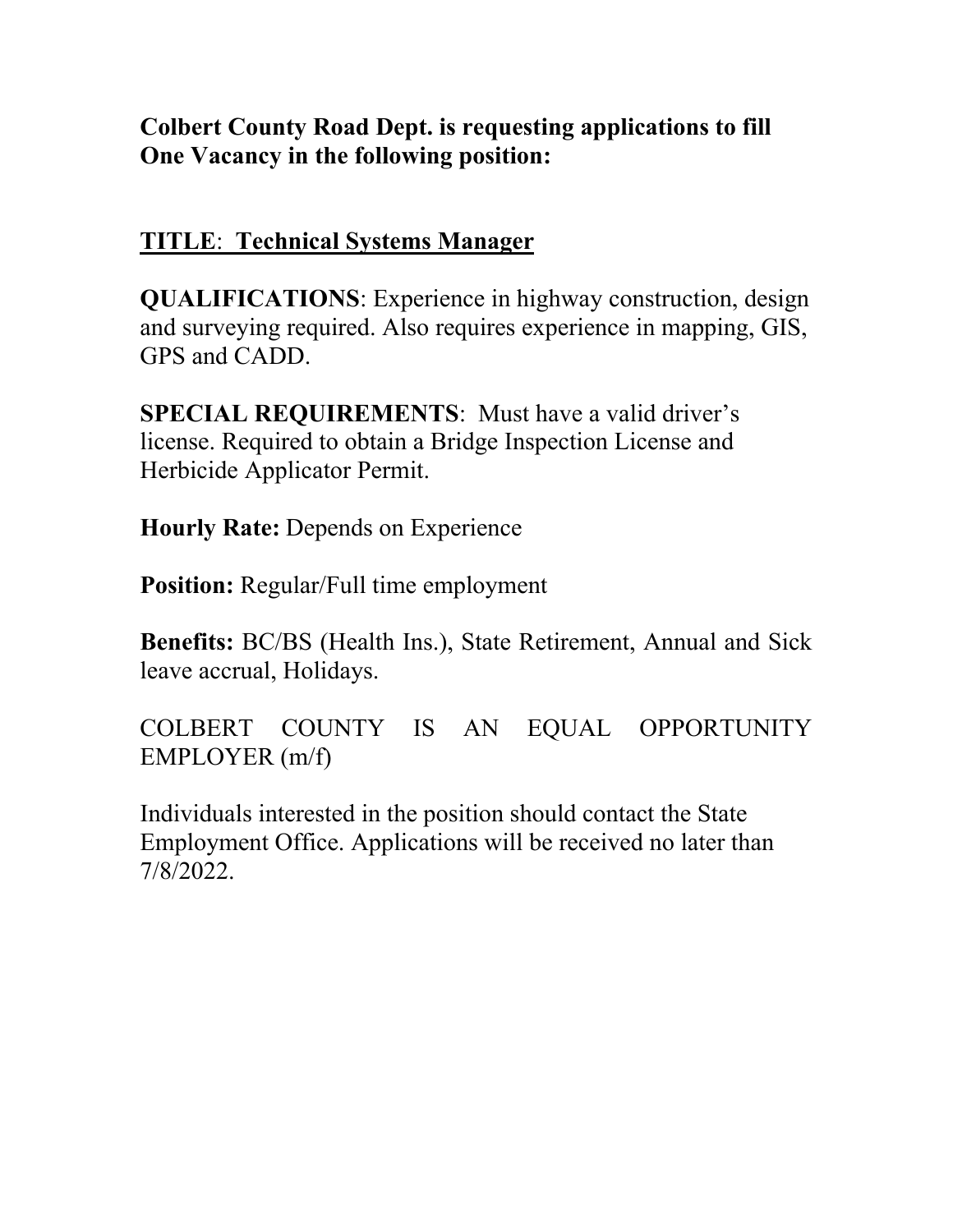## **COLBERT COUNTY JOB DESCRIPTION**

Job Title: Technical System Manager

Department: Road

Note: Statements included in this description are intended to reflect in general the duties and responsibilities of this job and are not to be interpreted as being all-inclusive. The employee may be assigned other duties that are not specifically included.

Reports to: County Engineer and Assistant Engineer

Subordinate Staff: As directed by County Engineer and Assistant Engineer

Other Internal Contacts: County Agencies

 External Contacts: Government Officials, Engineering Personnel, General Public, and **Contractors** 

#### **JOB SUMMARY**

Under the direction of the County Engineer or Assistant Engineer, the employee is responsible for the departmental compliance of construction plan design, project development and construction. The employee is responsible for obtaining information necessary for construction plan development. The employee shall be responsible for maintaining active construction archives. The employee shall maintain the departmental computer system and inform the Engineer of necessary upgrades. The employee shall assist and instruct departmental employees in the use of computer software that includes but not limited to GIS, GPS, CIMS and CADD. The employee shall assist with construction project management, bridge inspection, sign making and installation, roadway and material testing and field surveys.

#### **JOB DOMAINS**

A. Instruction

- Receives daily work orders from County Engineer and Assistant
- Directs departmental employees on computer software usage
- Directs departmental staff in the preparation of plans, maps, project data and reports
- Provides training, guidance, expertise and assistance in CADD operations and transportation management operations to departmental personnel
- Directs departmental employees on information necessary for construction plan development
- Directs departmental employees on sign installation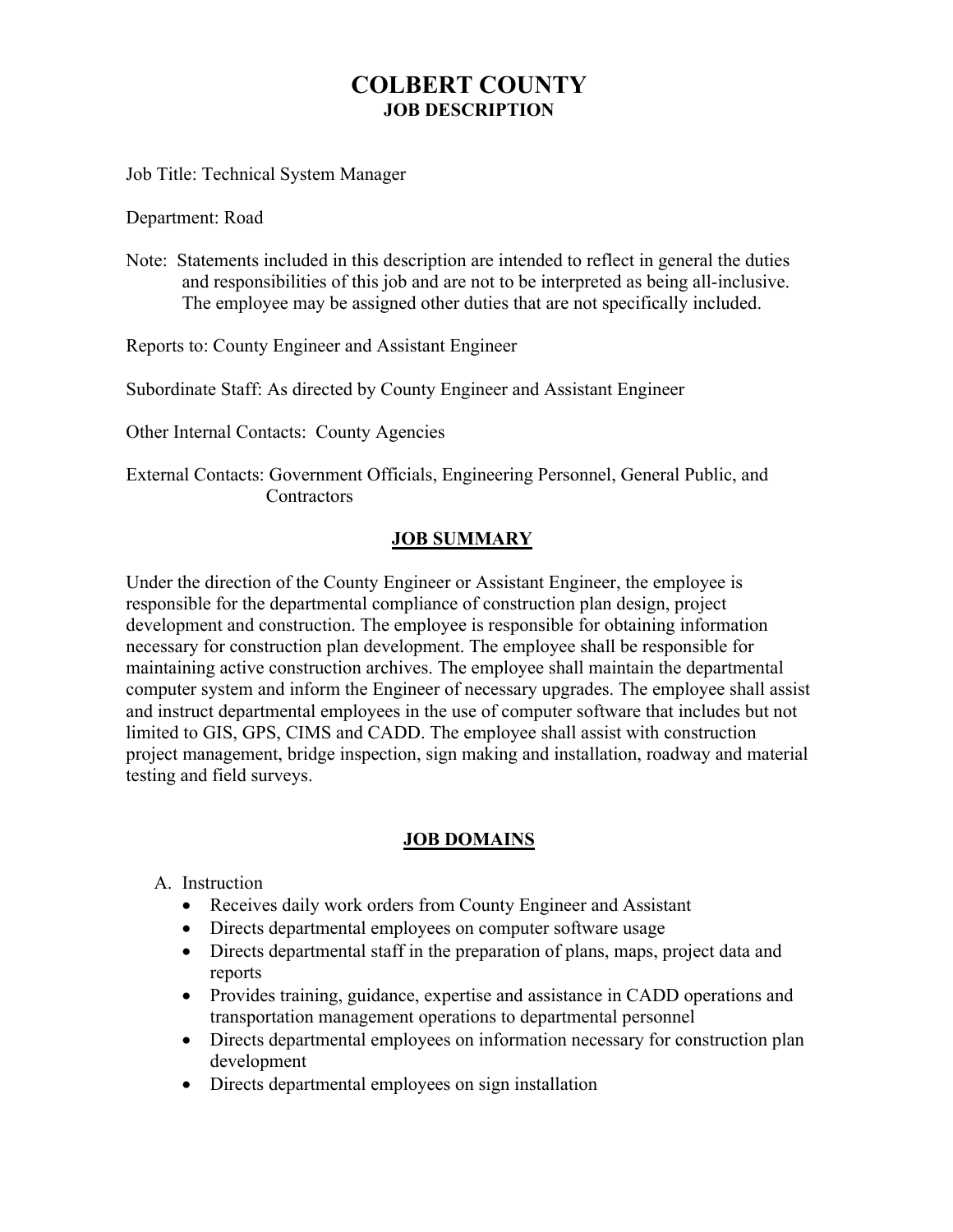- Direct contractors on construction projects with regards to policies and procedures
- B. Tasks
	- Maintains department computer system, upgrades hardware and software programs for Computer Aided Design and Drafting (CADD)
	- Designs and prepares civil drawings for transportation projects to include earthwork, drainage, material quantities, geometric details using CADD
	- Develops and implements standards, polices and procedures for a CADD system including methods for the management of CADD files relating to the creation, standardization, modification, archival, intra- and inter-system transfer of plotting files
	- Performs a variety of professional and administrative tasks requiring considerable background in CADD operations, transportation management operations and departmental plans.
	- Prepares cost analysis for determination of cost effectiveness in design considerations
	- Responsible for maintaining updated documents/memorandums for implementation in construction plan design
	- Maintain project records
	- Collects data, monitors and tests materials for project compliance
	- Maintains mapping data and mapping system
	- Helps maintain bridge inspection records

## **Knowledge, Skills and Abilities**

- Knowledge of CADD software
- Knowledge of trigonometry, algebra, geometry
- Knowledge of basic engineering principles and techniques
- Knowledge of land survey technology
- Knowledge of ALDOT procedures for plan development and construction management
- Computer skills necessary for CADD operation
- Math skills necessary for plan design and development
- Reading skills necessary for the interpretation of manuals, plans, maps, policies and procedures
- Survey skills necessary for the operation of equipment
- Skills necessary for the interpolation of data necessary for plan development and construction
- Ability to interpret information received from field data
- Ability to perform CADD work using engineering principles, techniques, computer programs, and equipment to express ideas clearly and concisely
- Ability to follow directions
- Ability to communicate to departmental personnel, engineers and the general public
- Ability to use survey equipment to collect and interpret data